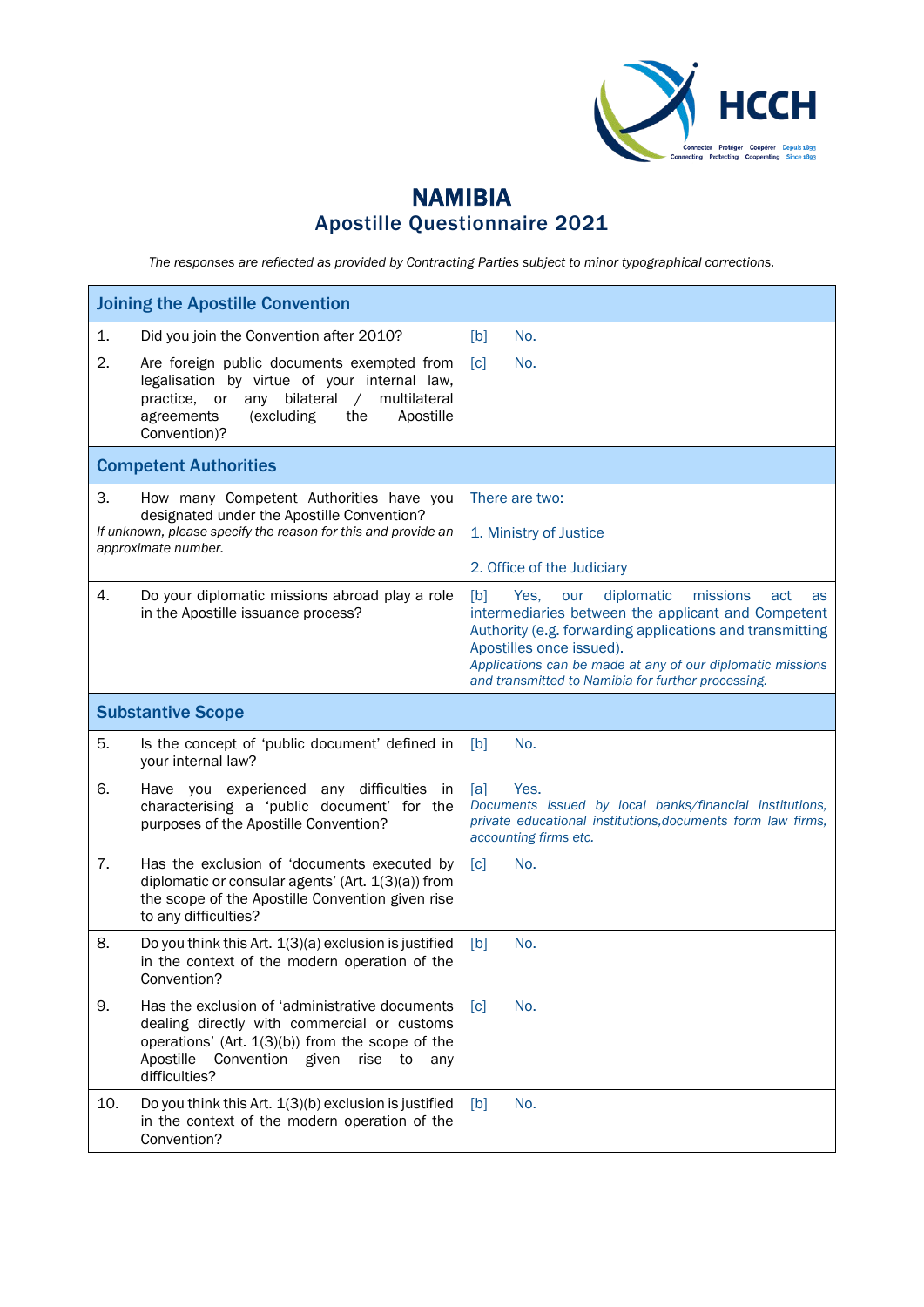| 11.<br>Do you issue (outgoing) or accept (incoming)<br>Apostilles for any of the following categories of<br>document? |                                                                                                                                                                                                                                            |                                                                                                                                                                                                                                                                                                                                                                                             | <b>Issue</b>                                                                                                                                            | Accept       |                      |
|-----------------------------------------------------------------------------------------------------------------------|--------------------------------------------------------------------------------------------------------------------------------------------------------------------------------------------------------------------------------------------|---------------------------------------------------------------------------------------------------------------------------------------------------------------------------------------------------------------------------------------------------------------------------------------------------------------------------------------------------------------------------------------------|---------------------------------------------------------------------------------------------------------------------------------------------------------|--------------|----------------------|
|                                                                                                                       |                                                                                                                                                                                                                                            | Certificates of origin                                                                                                                                                                                                                                                                                                                                                                      | X                                                                                                                                                       | X            |                      |
|                                                                                                                       |                                                                                                                                                                                                                                            | <b>Export licences</b>                                                                                                                                                                                                                                                                                                                                                                      | X                                                                                                                                                       | X            |                      |
|                                                                                                                       |                                                                                                                                                                                                                                            | Import licences                                                                                                                                                                                                                                                                                                                                                                             | X                                                                                                                                                       | X            |                      |
|                                                                                                                       |                                                                                                                                                                                                                                            | Health and safety certificates<br>issued by the relevant<br>government authorities or<br>agencies                                                                                                                                                                                                                                                                                           | X                                                                                                                                                       | X            |                      |
|                                                                                                                       |                                                                                                                                                                                                                                            | Certificates of products<br>registration                                                                                                                                                                                                                                                                                                                                                    | $\mathsf{X}$                                                                                                                                            | X            |                      |
|                                                                                                                       |                                                                                                                                                                                                                                            | $\mathsf{X}$<br>Certificates of conformity                                                                                                                                                                                                                                                                                                                                                  |                                                                                                                                                         |              | $\mathsf{X}$         |
|                                                                                                                       |                                                                                                                                                                                                                                            |                                                                                                                                                                                                                                                                                                                                                                                             | End user certificates<br>(i.e. documents certifying that the<br>buyer is the end user of acquired<br>goods)                                             | X            | X                    |
|                                                                                                                       |                                                                                                                                                                                                                                            |                                                                                                                                                                                                                                                                                                                                                                                             | Commercial invoices                                                                                                                                     | $\mathsf{X}$ | $\mathsf{X}$         |
|                                                                                                                       | <b>Apostille Process</b>                                                                                                                                                                                                                   |                                                                                                                                                                                                                                                                                                                                                                                             |                                                                                                                                                         |              |                      |
|                                                                                                                       | <b>Certification of Public Documents</b>                                                                                                                                                                                                   |                                                                                                                                                                                                                                                                                                                                                                                             |                                                                                                                                                         |              |                      |
| 12.                                                                                                                   | Do any of your public documents require some<br>other intermediate certification<br>before the<br>issuance of an Apostille?                                                                                                                | [b]<br>No, an intermediate certification is not required<br>for any public document; Apostilles are issued directly<br>upon the public document.                                                                                                                                                                                                                                            |                                                                                                                                                         |              |                      |
| <b>Requesting an Apostille (Outgoing)</b>                                                                             |                                                                                                                                                                                                                                            |                                                                                                                                                                                                                                                                                                                                                                                             |                                                                                                                                                         |              |                      |
| 13.                                                                                                                   | How can an Apostille be requested?                                                                                                                                                                                                         | [a]<br>In person.                                                                                                                                                                                                                                                                                                                                                                           |                                                                                                                                                         |              | X                    |
|                                                                                                                       |                                                                                                                                                                                                                                            | [b]<br>By post.                                                                                                                                                                                                                                                                                                                                                                             |                                                                                                                                                         |              |                      |
|                                                                                                                       |                                                                                                                                                                                                                                            | By email.<br>[c]<br>X                                                                                                                                                                                                                                                                                                                                                                       |                                                                                                                                                         |              |                      |
|                                                                                                                       |                                                                                                                                                                                                                                            | Through a website.<br>[d]                                                                                                                                                                                                                                                                                                                                                                   |                                                                                                                                                         |              |                      |
|                                                                                                                       |                                                                                                                                                                                                                                            | Other.<br>[e]                                                                                                                                                                                                                                                                                                                                                                               |                                                                                                                                                         |              |                      |
| 14.                                                                                                                   | When issuing an Apostille, do you enquire about<br>the State of destination?                                                                                                                                                               | Yes, in the application form.<br>[a]                                                                                                                                                                                                                                                                                                                                                        |                                                                                                                                                         |              |                      |
| 15.                                                                                                                   | How long does it take for an Apostille to be<br>issued?                                                                                                                                                                                    | In-person request<br>(paper Apostille)                                                                                                                                                                                                                                                                                                                                                      | Other requests<br>(from the time of<br>receipt) (paper<br>Apostille)                                                                                    |              | e-Apostille requests |
|                                                                                                                       |                                                                                                                                                                                                                                            | Within five<br>working days                                                                                                                                                                                                                                                                                                                                                                 |                                                                                                                                                         |              |                      |
| 16.                                                                                                                   | Does your Competent Authority impose a fee for<br>issuing an Apostille?                                                                                                                                                                    | Yes, a single price for all Apostilles.<br> a <br>N\$ 100.00 for Namibians intending to study abroad.<br>Documentary proof will be required to this effect.;<br>N\$ 150.00 for ordinary Namibian citizens;<br>N\$ 200.00 for foreign nationals;<br>N\$ 250.00 for both Namibian and foreign nationals applying<br>for the issuance of apostilles through our diplomatic missions<br>abroad. |                                                                                                                                                         |              |                      |
|                                                                                                                       | <b>Issuing an Apostille (Outgoing)</b>                                                                                                                                                                                                     |                                                                                                                                                                                                                                                                                                                                                                                             |                                                                                                                                                         |              |                      |
| 17.                                                                                                                   | How is the origin of a public document verified<br>for the purpose of issuing an Apostille (i.e.<br>verification of the authenticity of the signature,<br>the capacity of the signer, and the identity of the<br>seal / stamp (Art. 5(2))? | [a]<br>[iv]<br>Other.<br>ministries/agencies.                                                                                                                                                                                                                                                                                                                                               | Single Competent Authority.<br>Applicants are required to obtain the full names of officials<br>who signed the public document from relevant government |              |                      |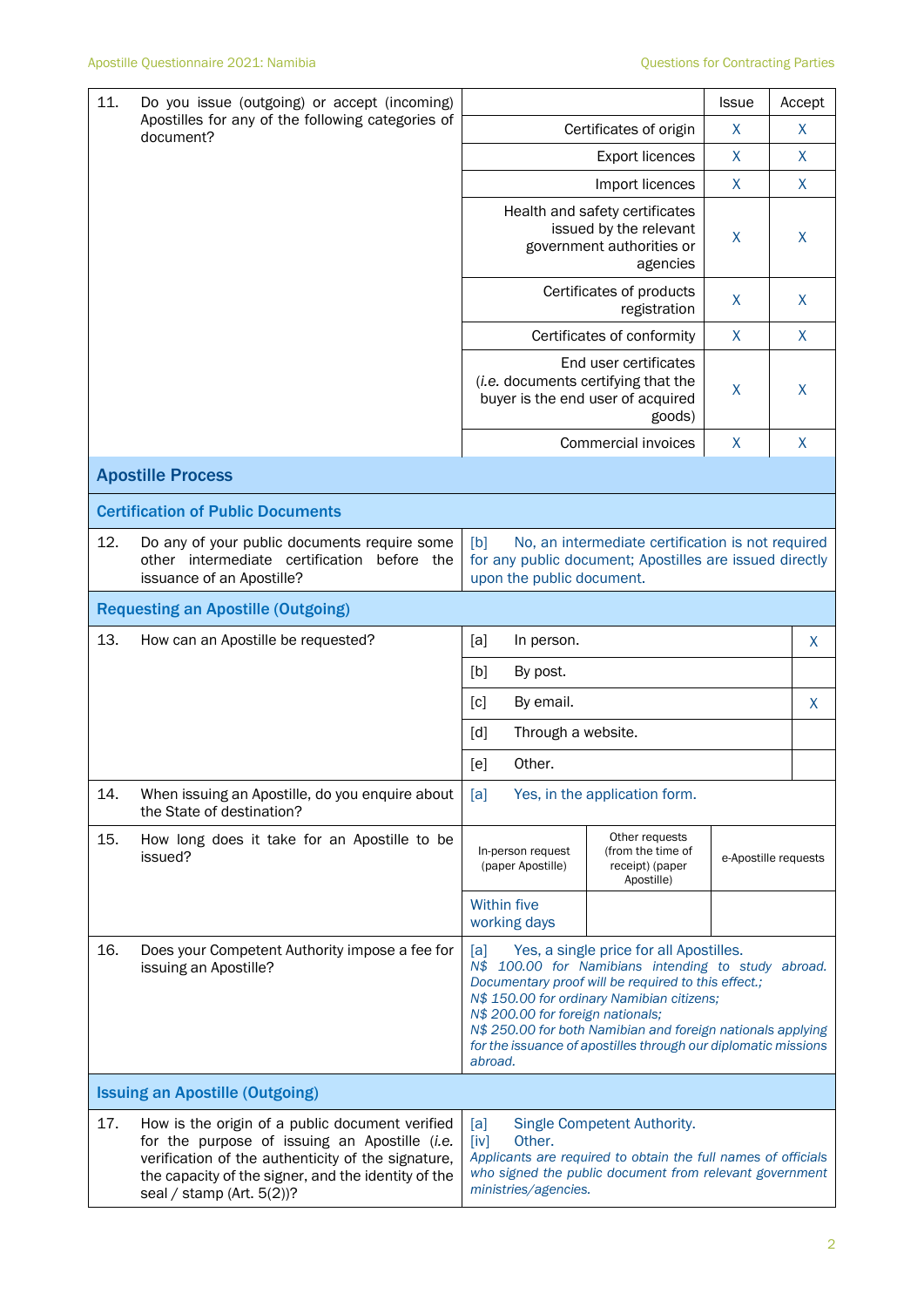| 18. | How does a Competent Authority address<br>situations where it is unable to verify the origin<br>of the public document?                                                                        | The Competent Authority will contact the issuing<br>[b]<br>authority to confirm authenticity but will not issue the<br>Apostille until the new signature, stamp or seal is added<br>to the database.                                             |  |
|-----|------------------------------------------------------------------------------------------------------------------------------------------------------------------------------------------------|--------------------------------------------------------------------------------------------------------------------------------------------------------------------------------------------------------------------------------------------------|--|
| 19. | In what language(s) are the 10 standard items<br>of your Apostilles available?                                                                                                                 | [a]<br>In one language.<br>English                                                                                                                                                                                                               |  |
| 20. | In what language(s) are the blank fields of your<br>Apostilles filled in?                                                                                                                      | [a]<br>In one language.<br>English                                                                                                                                                                                                               |  |
| 21. | How are the blank fields of your Apostilles filled<br>in?                                                                                                                                      | [c]<br>Other.<br>They are typed in using microsoft word                                                                                                                                                                                          |  |
|     | <b>Apostille Registers</b>                                                                                                                                                                     |                                                                                                                                                                                                                                                  |  |
| 22. | How is your Apostille register, required by<br>Article 7, maintained?                                                                                                                          | [b]<br>Multiple Competent Authorities.<br>separate register for each Competent<br>[v]<br>A<br>Authority, some in paper form, some electronic.                                                                                                    |  |
| 23. | What particulars are contained in your Apostille<br>register?                                                                                                                                  | [a]<br>Number and date of the Apostille<br>X<br>(required).                                                                                                                                                                                      |  |
|     |                                                                                                                                                                                                | [b]<br>Name and capacity of the person signing<br>the document and $/$ or the name of<br>X<br>authority whose seal or stamp is affixed<br>(required).                                                                                            |  |
|     |                                                                                                                                                                                                | $\lceil c \rceil$<br>Name and / or type of underlying<br>X<br>document.                                                                                                                                                                          |  |
|     |                                                                                                                                                                                                | Description of the contents of underlying<br>[d]<br>X<br>document.                                                                                                                                                                               |  |
|     |                                                                                                                                                                                                | Name of the applicant.<br>[e]                                                                                                                                                                                                                    |  |
|     |                                                                                                                                                                                                | $[f]$<br>State of destination.                                                                                                                                                                                                                   |  |
|     |                                                                                                                                                                                                | Copy of the Apostille.<br>[g]                                                                                                                                                                                                                    |  |
|     |                                                                                                                                                                                                | Copy of the underlying document.<br>[h]                                                                                                                                                                                                          |  |
|     |                                                                                                                                                                                                | Other.<br>$[1]$                                                                                                                                                                                                                                  |  |
| 24. | Is there a limit to how long records can be<br>retained on the Apostille register?                                                                                                             | No.<br>$\lceil d \rceil$                                                                                                                                                                                                                         |  |
| 25. | If your register is not publicly accessible, how<br>frequently do your Competent Authorities<br>receive requests to verify an Apostille they have<br>issued in the register?                   | [f]<br>Unknown.                                                                                                                                                                                                                                  |  |
|     | <b>Technology &amp; the e-APP</b>                                                                                                                                                              |                                                                                                                                                                                                                                                  |  |
| 26. | Under your internal law, do you recognise<br>electronic / digital signatures as functionally<br>equivalent to handwritten signatures (i.e. can a<br>public document be signed electronically)? | No.<br>[b]                                                                                                                                                                                                                                       |  |
| 27. | Under your internal law, are public documents<br>executed, or able to be executed, in electronic<br>form (whether or not they are to be used abroad<br>under the Convention)?                  | [b]<br>No, public documents are never executed in<br>electronic form.                                                                                                                                                                            |  |
| 28. | Do you issue e-Apostilles?                                                                                                                                                                     | No.<br>[b]<br>$[1]$<br>We are studying the use of e-Apostilles and plan<br>to implement the e-Apostille component.<br>We have held a number of consultative meetings with<br>stakeholders on the need to implement the e-Apostille<br>component. |  |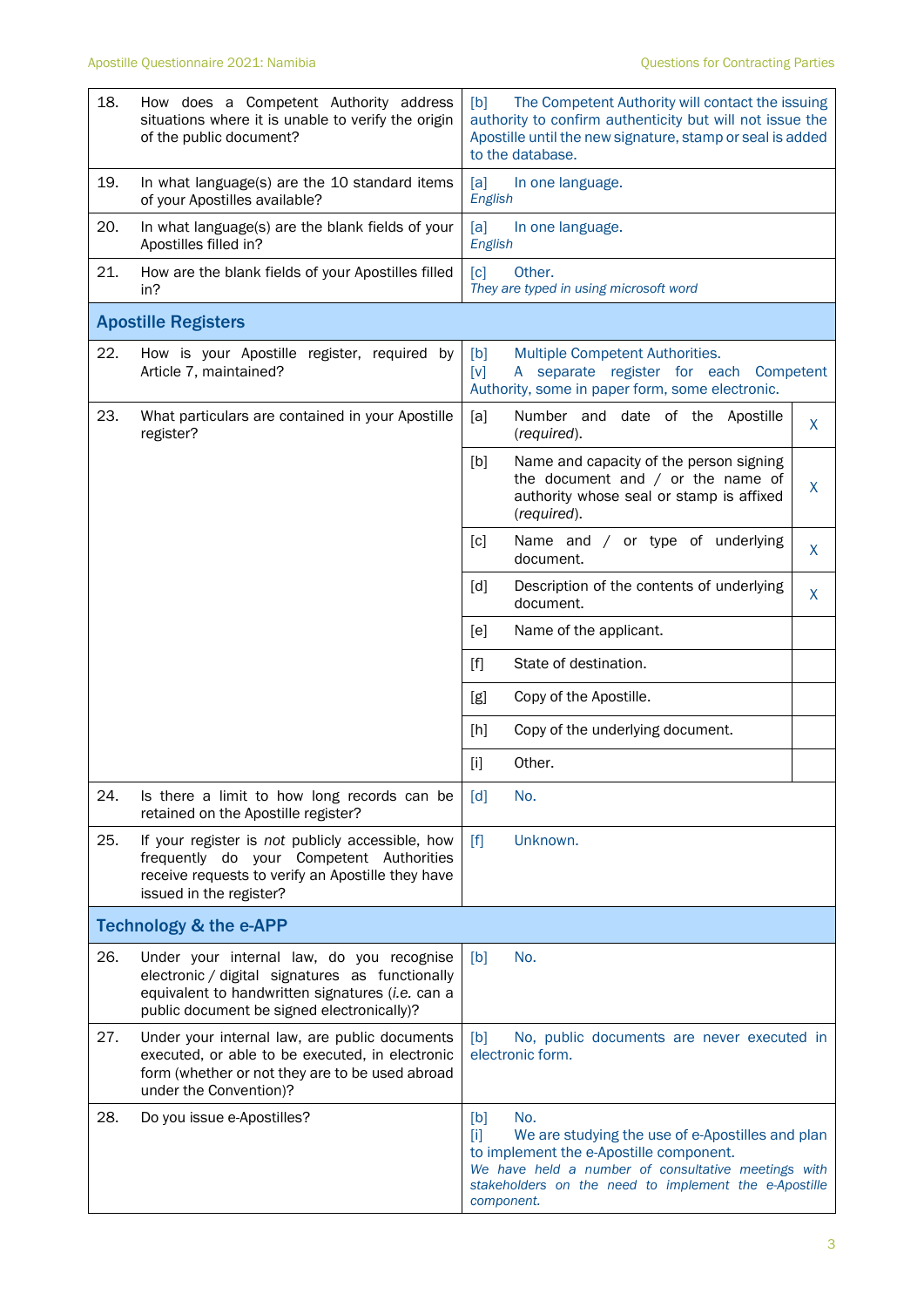| For Parties that answered no to Q28.<br>28.1. What challenges are you facing that may prevent<br>you from implementing the e-Apostille?                           | [a]<br>Internal law limitations.                                                                           | X                                                                                                                                                                                                                                                |              |
|-------------------------------------------------------------------------------------------------------------------------------------------------------------------|------------------------------------------------------------------------------------------------------------|--------------------------------------------------------------------------------------------------------------------------------------------------------------------------------------------------------------------------------------------------|--------------|
|                                                                                                                                                                   | Judicial or administrative structure.<br>[b]                                                               | X                                                                                                                                                                                                                                                |              |
|                                                                                                                                                                   |                                                                                                            | [c]<br>Implementation challenges (e.g. lack of<br>resources, lack of infrastructure).                                                                                                                                                            | X            |
|                                                                                                                                                                   |                                                                                                            | [d]<br>Cost.                                                                                                                                                                                                                                     | X            |
|                                                                                                                                                                   |                                                                                                            | System interoperability / compatibility.<br>[e]                                                                                                                                                                                                  |              |
|                                                                                                                                                                   |                                                                                                            | $[f]$<br>Security concerns.                                                                                                                                                                                                                      |              |
|                                                                                                                                                                   |                                                                                                            | Other.<br>[g]                                                                                                                                                                                                                                    |              |
| For Parties that answered no to Q28.<br>28.2. How do you issue an Apostille for a public<br>document executed in electronic form?                                 |                                                                                                            | [a]<br>Public documents are never executed<br>electronic form.                                                                                                                                                                                   | $\mathsf{I}$ |
| 29.<br>Are your authorities<br>incoming e-Apostilles?                                                                                                             | equipped to<br>accept                                                                                      | No.<br>[c]<br>We have not dealt with a case involving an e-Apostille before.                                                                                                                                                                     |              |
| 30.<br>Do you maintain an e-Register?                                                                                                                             |                                                                                                            | [b]<br>No.<br>$[1]$<br>We are studying the use of an e-Register and<br>plan to implement the e-Register component.<br>We have held a number of consultative meetings with<br>stakeholders on the need to implement the e-Apostille<br>component. |              |
| For Parties that answered no to Q30.                                                                                                                              |                                                                                                            | Internal law limitations.<br>[a]                                                                                                                                                                                                                 |              |
| 30.1. What challenges are you facing that may prevent<br>you from implementing the e-Register?                                                                    | Judicial or administrative structure.<br>[b]                                                               |                                                                                                                                                                                                                                                  |              |
|                                                                                                                                                                   |                                                                                                            | Implementation challenges (e.g. lack of<br>[c]<br>resources, lack of infrastructure).                                                                                                                                                            |              |
|                                                                                                                                                                   |                                                                                                            | $\lceil d \rceil$<br>Cost.                                                                                                                                                                                                                       |              |
|                                                                                                                                                                   |                                                                                                            | [e]<br>System interoperability / compatibility.                                                                                                                                                                                                  |              |
|                                                                                                                                                                   |                                                                                                            | $[f]$<br>Security concerns.                                                                                                                                                                                                                      |              |
|                                                                                                                                                                   |                                                                                                            | Other.<br>[g]<br>Because we have not yet adopted the e-Apostille<br>component                                                                                                                                                                    |              |
| 31.<br>Have you been in contact with other Competent<br>Authorities that operate an e-APP component<br>and exchanged information and / or relevant<br>experience? |                                                                                                            | [a]<br>Yes.<br><b>Brazil</b>                                                                                                                                                                                                                     |              |
| <b>Issues with Apostilles</b>                                                                                                                                     |                                                                                                            |                                                                                                                                                                                                                                                  |              |
| 32.<br>Has an Apostille <i>issued</i> by your Competent<br>Authority ever been refused by the authorities of<br>another Contracting Party on the following        | [a]<br>Form requirements (e.g. square-shaped,<br>sides of at least nine centimetres, border,<br>ink, etc). |                                                                                                                                                                                                                                                  |              |
| grounds:                                                                                                                                                          |                                                                                                            | The manner in which the Apostille was<br>[b]<br>affixed / attached to the underlying<br>document.<br>Some documents were rejected because the seal was<br>not properly affixed.                                                                  | X.           |
|                                                                                                                                                                   |                                                                                                            | The Apostille was not signed.<br>[c]                                                                                                                                                                                                             |              |
|                                                                                                                                                                   |                                                                                                            | [d]<br>One<br>0f<br>the<br>standard<br>more<br>or<br>informational items were not filled in.                                                                                                                                                     | X            |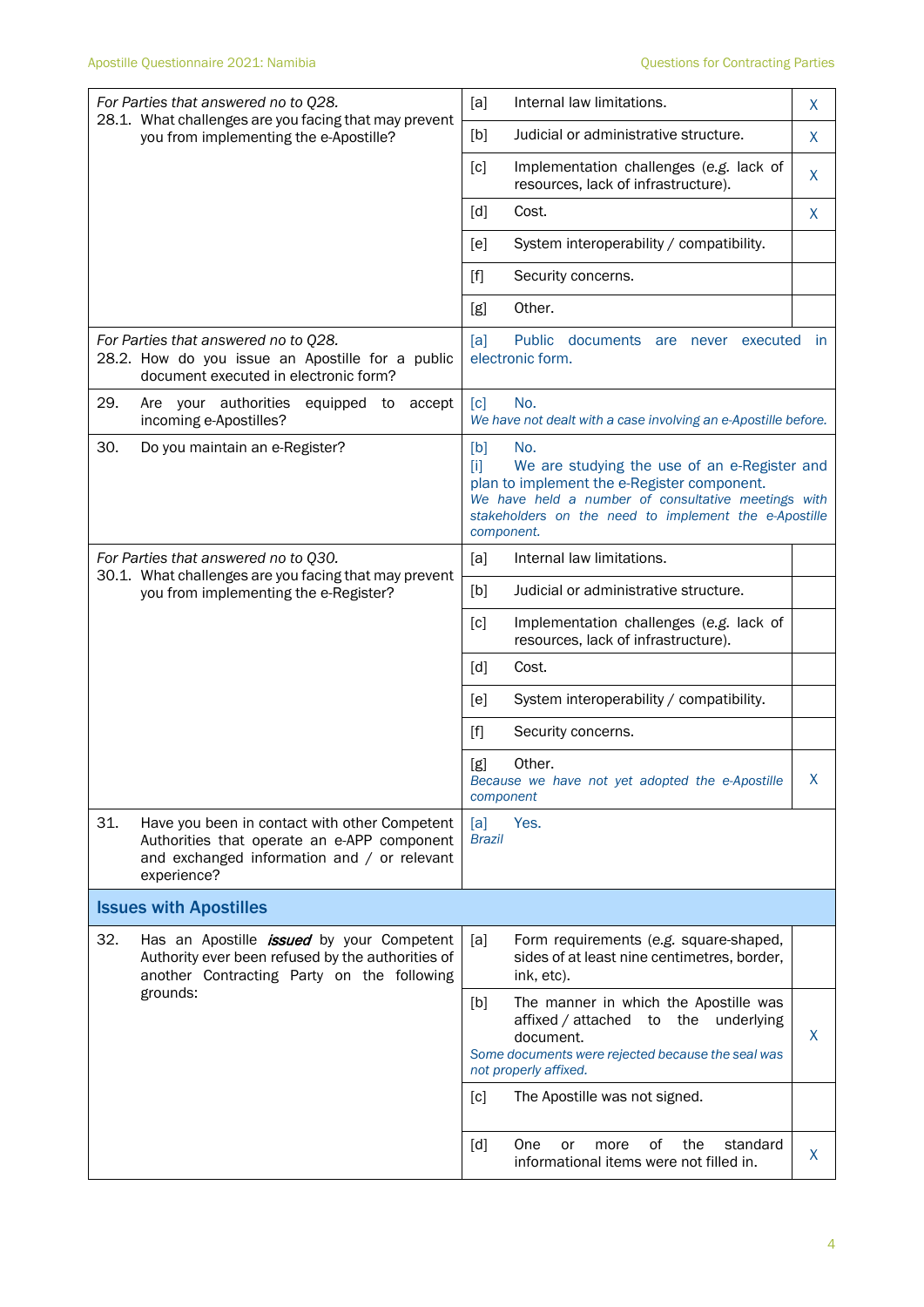|                                                                                                                                                                 | The Apostille was in electronic form (an<br>[e]<br>e-Apostille).                                                                                                                                                                                                     |   |
|-----------------------------------------------------------------------------------------------------------------------------------------------------------------|----------------------------------------------------------------------------------------------------------------------------------------------------------------------------------------------------------------------------------------------------------------------|---|
|                                                                                                                                                                 | $[f]$<br>The underlying public document was in<br>electronic form.                                                                                                                                                                                                   |   |
|                                                                                                                                                                 | The underlying public document had<br>[g]<br>expired / was not issued within a certain<br>timeframe.                                                                                                                                                                 |   |
|                                                                                                                                                                 | The underlying document was not a<br>[h]<br>public document under the law of the<br>destination.                                                                                                                                                                     |   |
|                                                                                                                                                                 | Other.<br>$[1]$                                                                                                                                                                                                                                                      |   |
|                                                                                                                                                                 | [j]<br>Unknown.                                                                                                                                                                                                                                                      |   |
|                                                                                                                                                                 | [k]<br>No / Not applicable.                                                                                                                                                                                                                                          |   |
| For Parties that answered other than "No" to Q32.<br>32.1. If an Apostille was rejected, what action did you                                                    | The Apostille was reissued.<br>[a]                                                                                                                                                                                                                                   | X |
| take?                                                                                                                                                           | Contacted the receiving authority.<br>[b]                                                                                                                                                                                                                            |   |
|                                                                                                                                                                 | Contacted the Competent Authority of the<br>[c]<br>place of destination.                                                                                                                                                                                             |   |
|                                                                                                                                                                 | [d]<br>Contacted nearest diplomatic mission of<br>the place of destination.                                                                                                                                                                                          |   |
|                                                                                                                                                                 | Contacted<br>diplomatic<br>[e]<br>own<br>mission<br>accredited to the place of destination.                                                                                                                                                                          |   |
|                                                                                                                                                                 | $[f]$<br>Contacted the Permanent Bureau.                                                                                                                                                                                                                             |   |
|                                                                                                                                                                 | No action taken.<br>[g]                                                                                                                                                                                                                                              |   |
|                                                                                                                                                                 | Other.<br>[h]                                                                                                                                                                                                                                                        |   |
|                                                                                                                                                                 | $[1] % \begin{center} % \includegraphics[width=\linewidth]{imagesSupplemental_3.png} % \end{center} % \caption { % Our method is used for the method. % The method is used in the image. % The method is used in the image. % } % \label{fig:example} %$<br>Unknown. |   |
| 33.<br>Has your Competent Authority ever been<br>requested by external Competent Authorities to<br>certify or confirm your procedure for issuing<br>Apostilles? | Yes.<br>[a]<br>Yes. The Brazillian embassy once approached us about the<br>procedure for issuing Apostilles.                                                                                                                                                         |   |
| 34.<br>Has an Apostille received by your authorities<br>ever been refused on the following grounds:                                                             | [a]<br>The issuing State was not a Contracting<br>Party to the Apostille Convention.                                                                                                                                                                                 |   |
|                                                                                                                                                                 | [b]<br>Form requirements (e.g. square-shaped,<br>sides of at least nine centimetres, border,<br>ink, etc).                                                                                                                                                           |   |
|                                                                                                                                                                 | The manner in which the Apostille was<br>[c]<br>affixed / attached<br>the underlying<br>to<br>document.                                                                                                                                                              | X |
|                                                                                                                                                                 | [d]<br>The Apostille was not signed.                                                                                                                                                                                                                                 |   |
|                                                                                                                                                                 | One<br>of<br>the<br>standard<br>[e]<br>or<br>more<br>informational items were not filled in.                                                                                                                                                                         | X |
|                                                                                                                                                                 | $[f]$<br>The Apostille was in electronic form (an<br>e-Apostille).                                                                                                                                                                                                   |   |